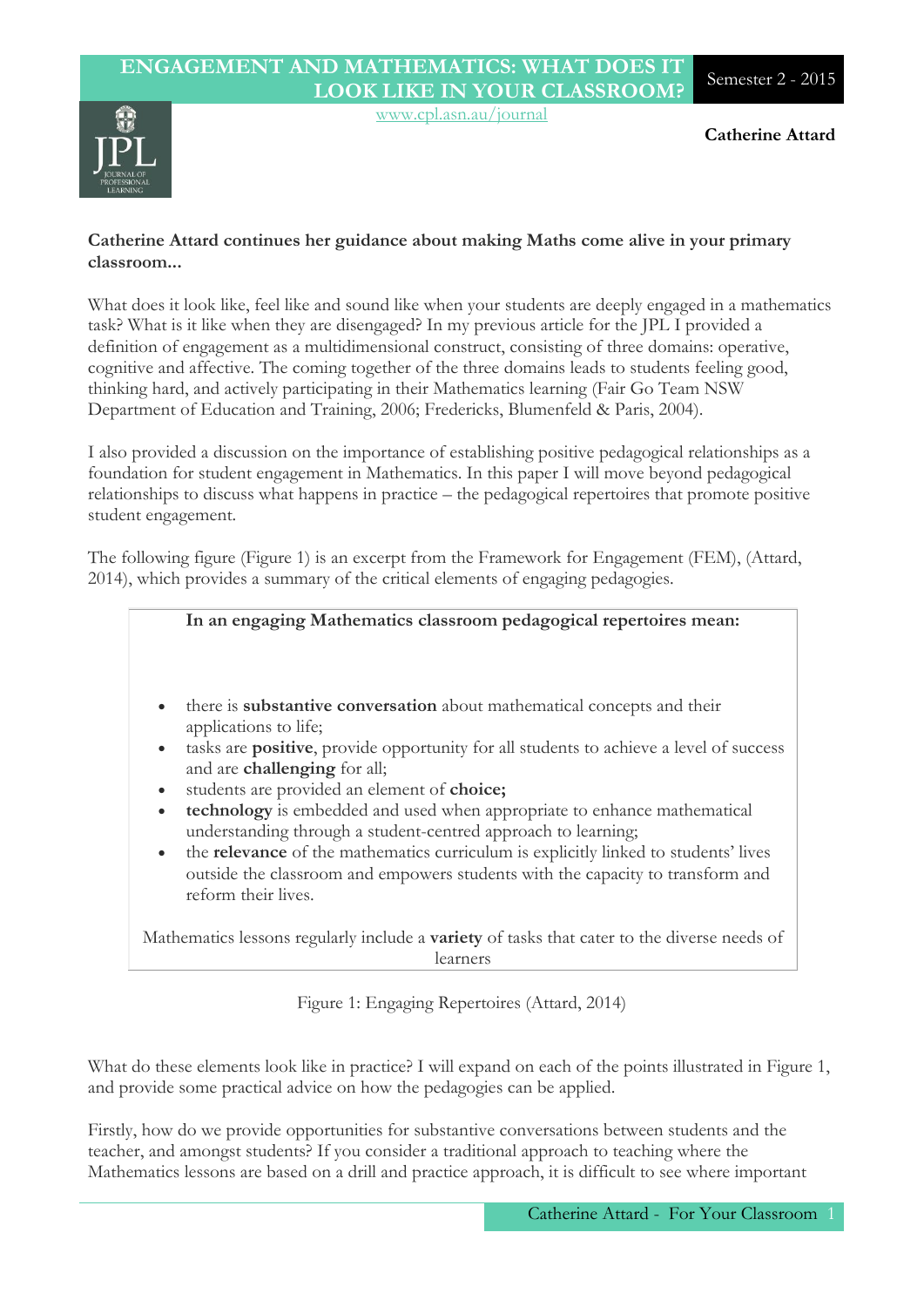## **ENGAGEMENT AND MATHEMATICS: WHAT DOES IT LOOK LIKE IN YOUR CLASSROOM?** Semester 2 - <sup>2015</sup>



mathematical conversations can take place. However, consider an approach where collaboration is encouraged through problem solving and investigation, and where student reflection is an integral aspect of every Mathematics lesson, regardless of the types of tasks and activities implemented.

www.cpl.asn.au/journal

We must also consider the Working Mathematically components of our K-10 Mathematics Syllabus (Board of Studies New South Wales, 2012). Promoting substantive conversation allows students access to each of the five components: Reasoning, Communicating, Understanding, Fluency and Problem Solving, and provides teachers with opportunities to assess them.

The provision of tasks that provide opportunity for all students to succeed can be a challenge for teachers. It is often difficult to differentiate activities to ensure the diversity of academic ability is not only addressed, but provides sufficient challenge. Learners need to experience success and a sense of achievement if they are to develop a positive attitude towards Mathematics. One way of ensuring all learners are challenged is to provide open-ended, rich tasks rather than closed problems that only have one correct answer or limited opportunities to apply a range of strategies.

Allowing student choice in the Mathematics classroom is an important element of engagement and sends important messages relating to power and control. You can provide choice by having alternative activities within a specific mathematical content area, or you can have students choose how they present their work. Perhaps students may choose to work with concrete materials or interact with appropriate technology. This does not have to occur in every lesson, but allowing students the freedom to make choices every now and then can contribute to their overall engagement.

Technology has become an integral part of contemporary life, and as such, our curriculum requires us to use it meaningfully to enhance the teaching and learning of Mathematics. The challenge with using technology in Mathematics lessons, however, is to ensure that we promote a student-centred approach. If you take for example, the interactive whiteboard, consider how it positions the teacher. The whiteboard is fixed and usually located at the front of the classroom. Any interactivity usually occurs between one person (often the teacher), and the whiteboard. The teacher has control and students are generally passive (Attard & Orlando, 2014). How can this engage all learners?

Many schools have introduced 1:1 laptop or tablet programs, however there is a danger that the devices may be used simply as a replacement for a traditional textbook or as a word-processing device to replace pen and paper. Online Mathematics programs provide some functional improvement to textbooks, however the opportunities for students to collaborate and become involved in substantive mathematical conversations is limited.

Fortunately, the introduction of mobile technologies such as tablets has now provided us with rich opportunities to develop highly engaging, student-centred mathematical activities and tasks.

The use of contemporary technologies in Mathematics lessons provides opportunities to illustrate the relevance of Mathematics and bridge the digital divide between the school and students' lives outside school. However, it does not necessarily mean students will be engaged. Caution must be taken to ensure the use of technology is driven by good pedagogy, rather than the technology becoming the focus of the lesson. Other ways to illustrate the relevance of Mathematics is to, where possible, embed mathematical concepts into real-life contexts and allow opportunities for students to apply Mathematics in meaningful and purposeful ways. This not only deepens mathematical understanding but will